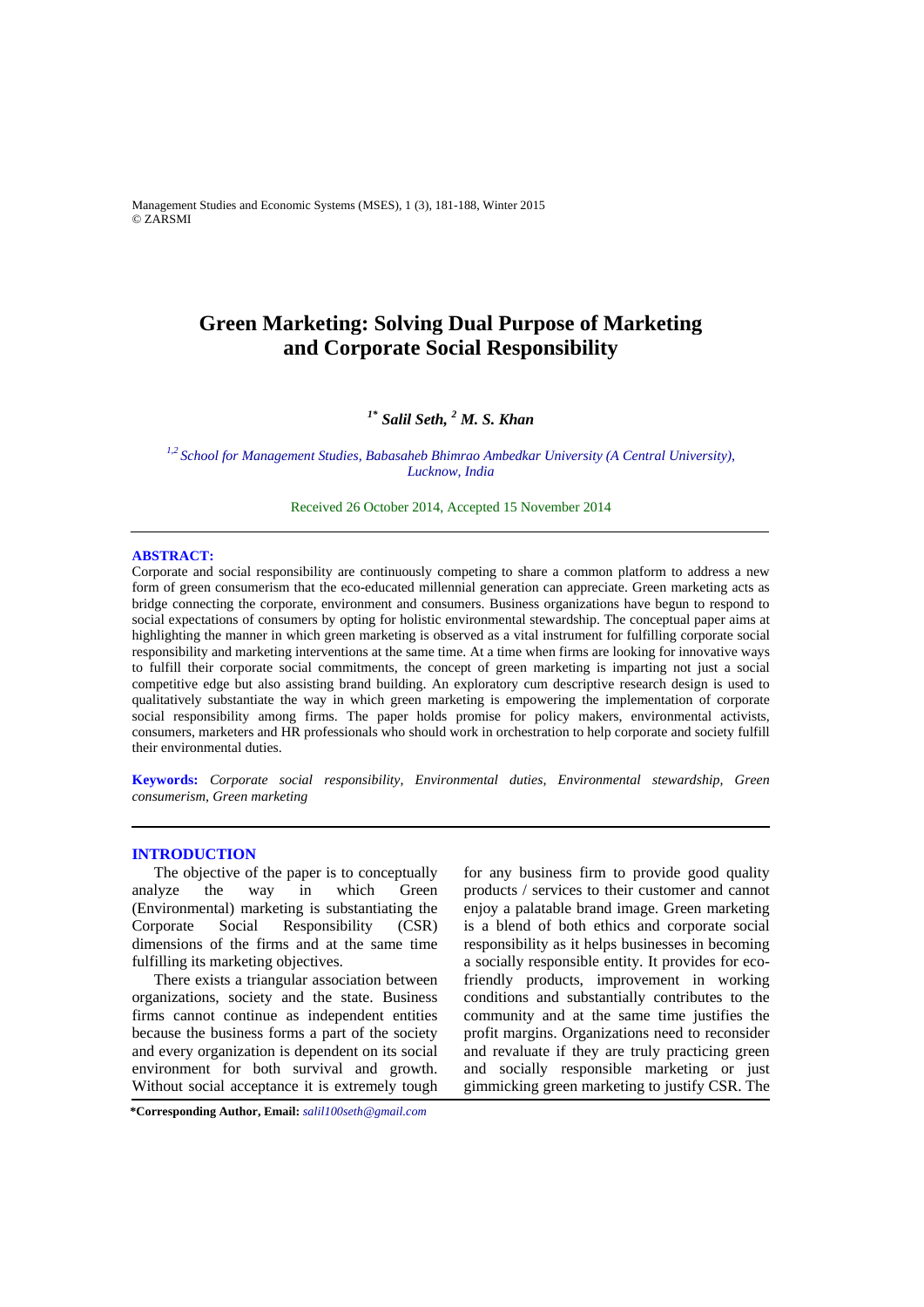various companies which were successfully advocating CSR and green marketing were doing so by either (i) saving the natural resources (ii) providing quality goods /services to their customer (iii) giving healthy working atmosphere to employees. This not only assists the organizations in earning a profit in terms of monetary worth but also gain reputation in a manner that it contributes to the society. Porter and van der Linde (1995) puts impetus on the environmental responsibility and its subsequent improvisation as a source of competitive advantage in today's dynamic economy. In their opinion, innovating to comply with regulations can bring offsets by (i) using inputs in a better way (iii) creating better products (ii) improving product yields.

If genuine environmental responsibility is considered as significant then sophistication of buttressing social responsibility and environmental issues into holistic marketing planning could be improved manifold and the level of strategic decisions get more meaning and relevance. Growing concern for environmental protection and eco-threats, as posed by the humanity, has translated social responsibility from just an abstract idea into a powerful conception. In contemporary times, corporate social responsibility has become an indispensable dimension of business vocabulary and is observed as a critical issue in management (Ubius and Alas, 2009). Eminent researchers like Piercy and Lane (2009), Jasinskas and Simanaviciene (2009) and Dagiliene (2010), base their outcomes and add that implementation of corporate social responsibility may assist organizations in creating competitive advantage, enhancing employee loyalty and employment, having positive influence on its reputation and marked enhancement of activity efficiency and sales volumes. In contrary, specific tools and methods that enable to reach positive results of the conception of corporate social responsibility are still in its infancy and there still exist barriers exist to effective implementation of CSR initiatives (Piercy and Lane, 2009).

#### **Literature Review**

In the increasingly eco-conscious marketplaces of this century, there is an observed increase in demand for ethical business processes and actions, described as 'ethicism'.

Consequently, immense pressure is piling up on the industry to better reinforce business ethics through novel public initiatives and laws. Krishnan and Balachandran (2010) claim that understanding of the relatedness between sustainable business growth and community care, is significant. Due to growing concern over environmental issues, the demand for both sustainable development and green marketing has gained tremendous momentum among the communities over the last few decades (Chen and Chang, 2012; Jhawar et al., 2012; Leonidou et al., 2013). Green marketing encompasses a wide range of activities, include (i) product modification (ii) changes in the production process via lean manufacturing (iii) packaging changes and resorting to green packaging (iv) modifying advertising. Responsibilities of the organizations are often segmented into social, economic, and environmental frames similar to the categories propounded in the popular concept of sustainable development (Peattie, 1995).

As per the World Business Council for Sustainable Development (WBCSD), CSR is defined as the business commitment to contribute to (i) sustainable economic development (ii) working with employees and their families (iii) connecting with the local community and society at large (WBCSD, 2000). A combination of green marketing and CSR refers to decision making linked to environmental stewardship, ethical values, stringent compliance with legal requirements and respect for communities and the environment in totality. CSR goes beyond the technical, legal and economic requirements of the company (Carrol, 1999). McDonagh and Prothero (1997) have stated that the topic of green issues following holistic principles has been integrated into the mainstream marketing literature. Sheth and Parvatiyar (1995) state that sustainable development can be attained only by proactive corporate marketing with the government actively intervening in between. Porter and van der Linde (1995) have stressed that environmental performance is a source of competitive advantage that is the outcome of 'innovations' / adopting a 'strategic model' for environmental management. Miles and Covin (2000) support the above saying. As per Rahman et al. (2011), green marketing implies a business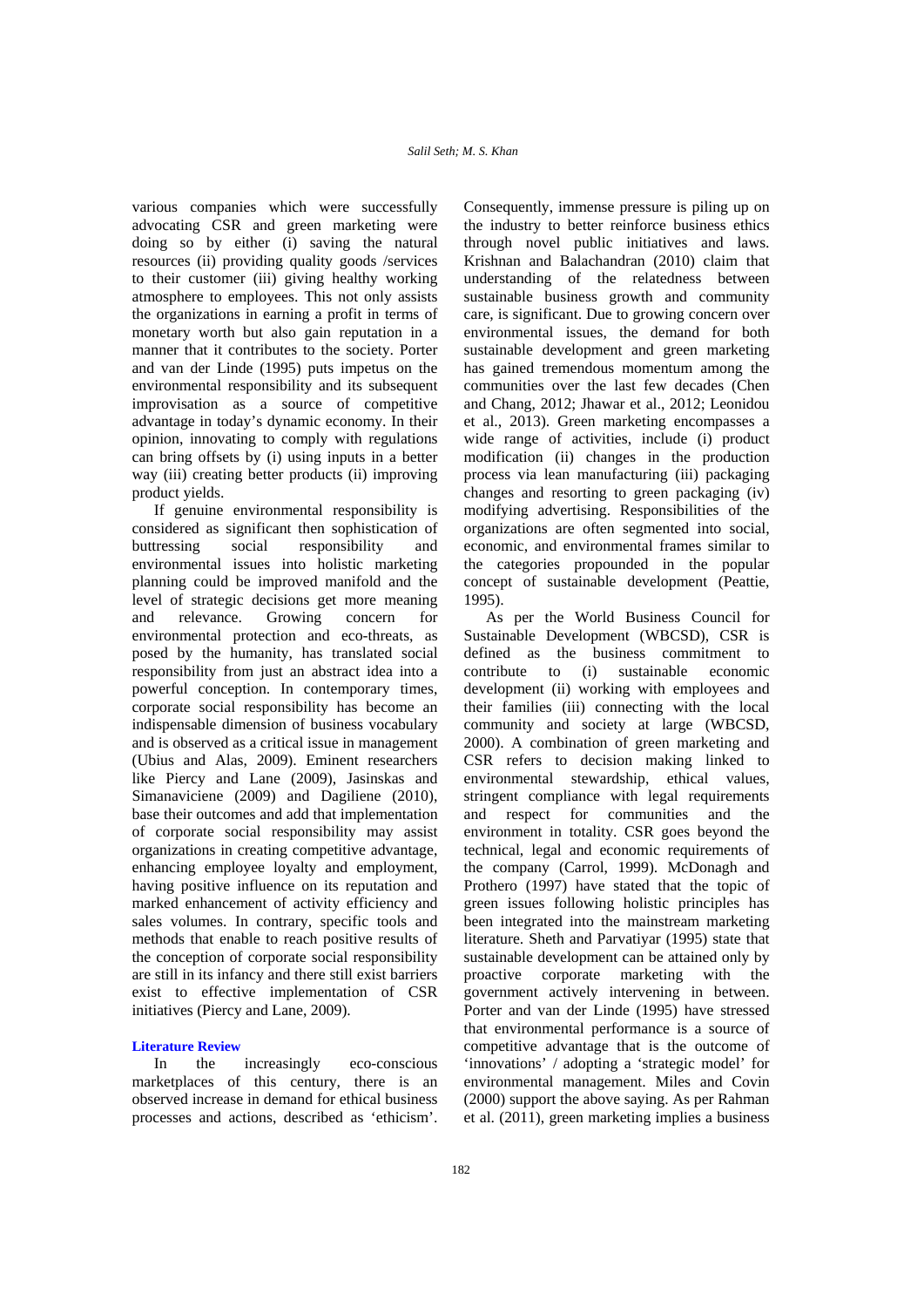policy that is operated in a way that reduces waste, is eco- friendly, saves energy and encourages environmental health by contributing to society's sustainability.

The effort to recognize and implement green marketing is not only restricted to the realms of marketing department but it encompasses the<br>entire organization constituting various entire organization constituting various functional areas including design, quality, production and supplies. Embracing and encouraging green practices is observed as a strategy that increase a business's CSR (Schubert et al., 2010). As organizations are spending lumps of money on water, energy and waste disposal, it is yielding a substantial reduction in resource consumption by 20 to 40 percent without lowering their operational performances by resorting to sustainable practices (Graci and Doods, 2008). These practices include recycling, source / waste reduction, energy / water conservation, productlife extension, etc. Ottman (1992) suggests that environmental concepts and considerations be made an integral part of all areas of marketing for effective implementation of green marketing. A green brand identity can help an organization in enhancing its public image as an eco-friendly organization and lead to subsequent strengthening of its CSR in the regime of attracting the public towards positive purchase decisions.

Brands which are established on genuine CSR image have better potential to change resistant consumers and encourage loyal ones (Pérez, 2009). Regulatory compliance is a major reason for firms to hold onto green marketing and this is also observed as one of the dimensions of CSR (Carroll, 1991). If green strategies are effectively implemented then it may lead to positive change in the organizational image and the overall operations from the view point of employees, customers, stakeholders and other groups (Ham and Choi, 2012). Organizations are expected to manage operations responsibly and offer care towards both the stakeholders' interests and local communities at large (Simmons, 2004).

The dimensions of CSR are extrapolated as:

## **The Economic Dimension**

This component advocates that businesses are completely responsible to ensure a return on investment to owners and shareholders. Not only do they offer jobs to the society and leads to production of goods / services and but also selling them for profit (Visser, 2008). It also provides a competitive advantage (Mahmood and Humphrey, 2013) to arrive at efficient ways to operate the business interventions and impart innovation to their offerings to enhance the business's revenue (Carroll, 1991; Alniacik et al., 2011). Ismail (2009) has also pointed out that CSR ideas emerge after a realization is made that there is a constant need for an economic responsibility.

#### **The Philanthropic Dimension**

This component is aimed at discussing the promotion of the human welfare as well as imparting goodwill by actively involving in humanitarian / voluntary programs (Carroll, 1991). As per the assessment of Cowper-Smith and de Grosbois (2011), voluntary communications is one of the ways through which organizations grant their CSR initiatives a public see through. Developed nations often perceive philanthropic responsibility as a compulsion via legal enforcement, however, it is an expected norm for developing countries (Visser, 2008). CSR activities have gained eminence among MNCs as they offer greater visibility and yield high media exposure giving better scope for community involvement (Fougère and Solitander, 2009; Sotorrío and Sánchez, 2010). Schmidheiny (2006) has also emphasized that social issues are granted a high media publicity specially among developing nations.

#### **The Legal Dimension**

The legal dimension of CSR claims that organizations must ensure that business practices are legal and are being performed in a way which bears consistency with the rules / regulations prescribed by the government for the benefit of the society (Carroll, 1991; Mullerat and Brennan, 2005; Ismail, 2009). The government plays a pivotal role in sustaining the public's interests (Sundaram and Inkpen, 2004; Detomasi, 2008) via regulation / legislation which is an outcome of public consultation (Colley et al., 2003). Legal stewardship comprises environmental acts and regulations which lay impetus on the contribution towards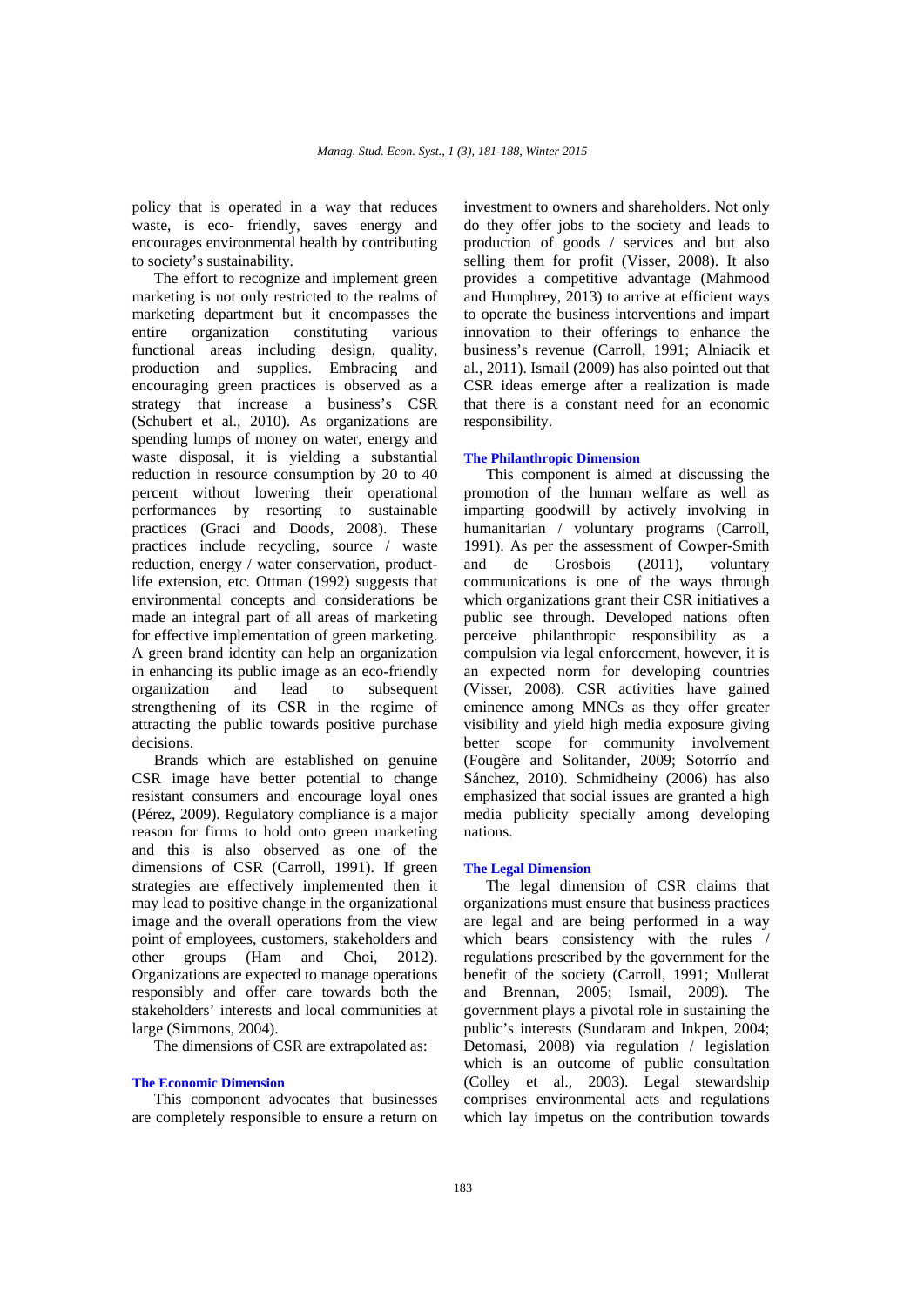the overall legislation of a nation. To combat adverse legal consequences viz. unnecessary fines / imprisonment, firms often ensure that their operations comply with the environmental standards as set by the incumbent government (Smith and Perks, 2012).

## **The Ethical Dimension**

The ethical dimension talks about facts beyond the stated law. An organizations' ethical responsibilities encompass (i) strategies to sustain the environment for future generations (ii) grant of civil rights (iii) opting socially acceptable moral values / norms (Carroll, 1991). Hiseh (2009) and Tsoi (2010) have stated that businesses need to act ethically and contemplate the welfare of the society while still making profits from the public. It then plays as a competitive advantage (Mahmood and Humphrey, 2013) for the organization because it creates a positive image among the society and makes more profit (Bondy et al., 2012).

## **RESEARCH METHOD**

A social sciences driven research methodology has been used to draw evidence that relate green marketing with dual aspects of Corporate Social Responsibility (CSR) and core marketing strategies. An exploratory cum descriptive research design has permitted the weaving of environment oriented marketing with the two aspects under consideration. Qualitative research techniques facilitated via conceptual framework analysis and grounded theory approach is used to segregate the entire literature into four dimensions (namely, economic, philanthropic, legal and ethical dimensions) by making them conceptual anchors. Then an Interpretive modeling of conceptual framework is used based on references derived from reputed management and environment studies' journals / research papers drawn from authentic data repositories. Systemic search methodology using specific key words is the prime data mining technique employed in the research. Green marketing interventions of few organizations are put under scan and their CSR oriented greening strategies are extrapolated to study the way it is complementing the dual target of marketing and CSR. In this paper, inductive research approach has generalized the findings and put the multi organizational study on a broader canvas.

#### **RESULTS AND DISCUSSION**

The vast literature review undertaken during the course of the research suggests that the fundamentals of green marketing, when developing the conception of corporate social responsibility, cannot be kept in water tight compartments as they are closely related. After a detailed introspection of the literature, the relatedness of the identified four dimensions of CSR to green marketing interventions have been presented in the form of a model (figure 1). The following facts have also been deduced from the study:

- $\checkmark$  As the organizational competency increases, the factors of ecological and social responsibility of business gains eminence.
- Green marketing acts as an effective instrument for gaining a competitive advantage and for subsequent image building.
- Organizations should not only be interested in churning profit, but also get engaged in interventions that justifies the corporate social responsibility. This is adequately achieved via floatation of green products, opting for green pricing, resorting to green logistics, adoption of green packaging and promotion policies.

During the course of the research, very limited literature on the relationship between CSR and green marketing was found, bringing the conceptualization of the proposed model in restricted frames. Also, not many organizations have thought of carrying CSR activities and utilizing green marketing as a base to build on organizational image before the public. This has further led to green marketing cum CSR oriented research study that is quantitatively restricted to a limited number of companies (table 1).

Based on the research, it is suggested that environmental and social responsibility be integrated into the philosophy and strategic intent of business firms. Green marketing should not just be exploited by corporations due to the legislations and pressure set by government. CSR is an integral part of corporate activity that acts as a connective link between business and community and the urge to behave in a socially responsible way deserves society's high attention. Only when this approach is given due consideration either due to voluntarily or legal requirements, can this CSR cum green marketing strategy turn out as a unique competitive weapon.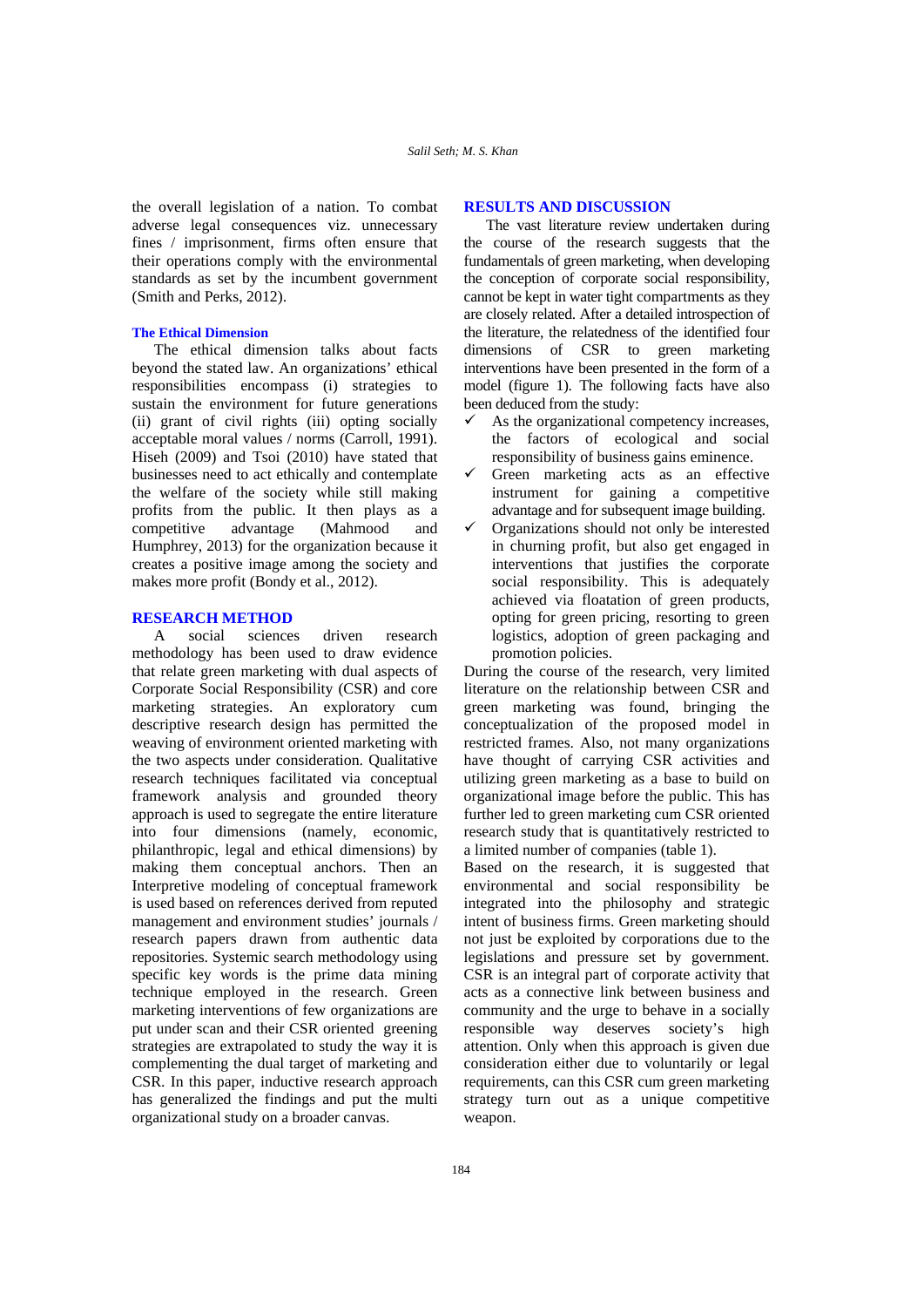| Table 1: Organization-wise description of green marketing cum Corporate Social Responsibility (CSR) interventions |  |
|-------------------------------------------------------------------------------------------------------------------|--|
|                                                                                                                   |  |

| No.                 | <b>Organization</b>                                               | <b>Green Marketing cum CSR interventions</b>                                                                                                                                                                                                                        |
|---------------------|-------------------------------------------------------------------|---------------------------------------------------------------------------------------------------------------------------------------------------------------------------------------------------------------------------------------------------------------------|
| 1                   | <b>Tata Steel</b>                                                 | It commits to minimize the detrimental impact of its operations on ecology<br>by conserving the natural resources $\&$ energy consumption by opting for<br>lean management and resorting to reducing $&$ recycling of materials.                                    |
| $\overline{2}$      | NDTV (New Delhi<br>Television Ltd) &<br>Kirloskar Motor Pyt. Ltd. | The two organizations associated to launch 'Greenathon' which was a one<br>full day live television event<br>aimed at generating<br>awareness about<br>environmental concerns.                                                                                      |
| 3                   | Titan                                                             | Minimizes the consumption of metallic materials in all its processes,<br>recycles the waste product for ensuring techno-commercial viability,<br>emphasizes on maximum conservation of natural resources viz. energy, fuel<br>and water.                            |
| $\overline{\bf{4}}$ | Reva Electric Car Co.                                             | Credited for developing a new market for electric cars and thereby adding to<br>an environmentally sustainable business.                                                                                                                                            |
| 5                   | Wal-Mart                                                          | Walmart has advocated that its non-farm-raised fresh fish to be legally<br>certified by the Marine Stewardship Council and declared as sustainably<br>harvested.                                                                                                    |
| 6                   | Panasonic Corp.                                                   | Initiated 'Go-to-schools' interactive campaign to spread awareness among<br>students on both global warming and other forms of environmental<br>concerns.                                                                                                           |
| 7                   | Whirlpool                                                         | Won the Golden Carrot award for launch of "Energy Wise" refrigerator,<br>which was the first CFC free cooler and it claimed that it was 30 percent<br>more energy efficient.                                                                                        |
| 8                   | Henkel India Ltd.                                                 | The firm launched the "eco-learn" initiative which aimed at inculcating<br>environmental concern and sustainability.                                                                                                                                                |
| $\boldsymbol{9}$    | Reckitt Benckiser Group<br>Plc.                                   | Launched a global campaign termed 'Our Home Our Planet' which helped<br>consumers to save money and effectively minimize their carbon footprint.                                                                                                                    |
| 10                  | Hindustan Unilever Ltd.                                           | HUL's, 'Surf Excel Quick Wash' spread the message about how housewives<br>can effectively save approximately two buckets of water if they resort to use<br>premium detergent powder to wash clothes.                                                                |
| 11                  | Nokia India Pvt. Ltd.                                             | Launched an environmental campaign to recycle electronic waste.<br>Consumers were encouraged to dump their old mobile phones and related<br>accessories at any one of the 1,300 eco-based recycling bins at either Nokia<br>priority dealers or Nokia care centers. |
| 12                  | Philips India                                                     | The strategic intent integrates social equity, economic prosperity and<br>environmental quality. They believe in delivering value by embarking on<br>three strengths: healthcare, lifestyle and enabling technologies.                                              |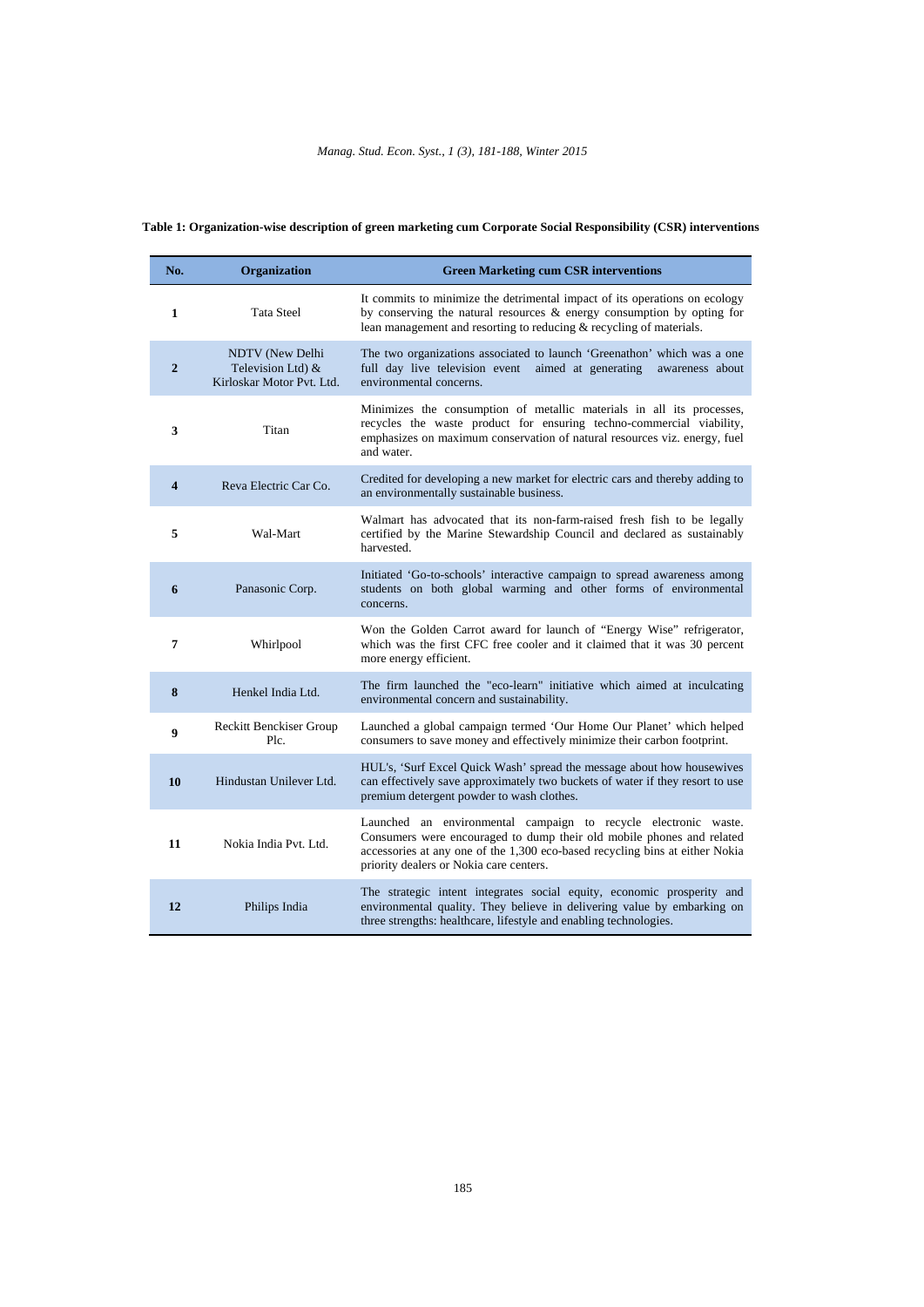*Salil Seth; M. S. Khan* 



#### **4 Dimensions of Corporate Social Responsibility (CSR)**

**Figure 1: Relating the four dimensions of Corporate Social Responsibility (CSR) with Green (environmental) marketing advantages** 

#### **CONCLUSION**

The study undertaken reveals that green marketing is an indispensable part of the bigger framework of Corporate Social Responsibility. It considers a wide variety of dimensions / factors that make companies successful and also takes responsibility of their effect on mother planet. It is a conceived notion that the organizational success is dependent on profit and social responsibility which eventually leads to profit maximization. Therefore, the organization needs to reflect its social responsibility in its practices and policies and make them a part and parcel of its mission, values and strategy. Green practices certainly are an added advantage for organizations as they ensure superior financial and market performance by balancing holistic development with environmental sustainability. Green marketing is a conception that helps a business in simultaneously becoming socially responsible, in providing better green products, in improving work conditions and contributing to the community in a big way.

#### **REFERENCES**

- Alniacik, U., Alniacik, E. and Genc, N. (2011). How Corporate Social Responsibility Information Influences Stakeholders' Intentions. *Corporate Social Responsibility and Environmental Management*, 18(4),
- Bondy, K., Moon, J. and Matten, D. (2012). An Institution of Corporate Social Responsibility (CSR) In Multi-National Corporations (Mncs): Form and implications. *Journal of Business Ethics*, 111 (2), pp. 281-299.
- Business Functions. *Southern African Business Review*, 14 (3).
- Carrol, B. A. (1999). Corporate Social Responsibility: Evolution of a Definitional Construct. *Business and Society*, 38 (3), pp. 268-295.
- Carroll, A. B. (1991). The Pyramid of Corporate Social Responsibility: Toward the Moral Management of Organizational Stakeholders. *Business Horizons*, 34 (4), pp. 39-48.
- Carroll, A. B. (1999). Corporate Social Responsibility Evolution of a Definitional Construct. *Business and Society*, 38 (3), pp. 268-295.
- Chen, Y. S. and Chang, C. H. (2012). Enhance Green Purchase Intentions: The Roles of Green Perceived Value, Green Perceived Risk, and Green Trust. *Management Decision*, 50 (3), pp. 502-520.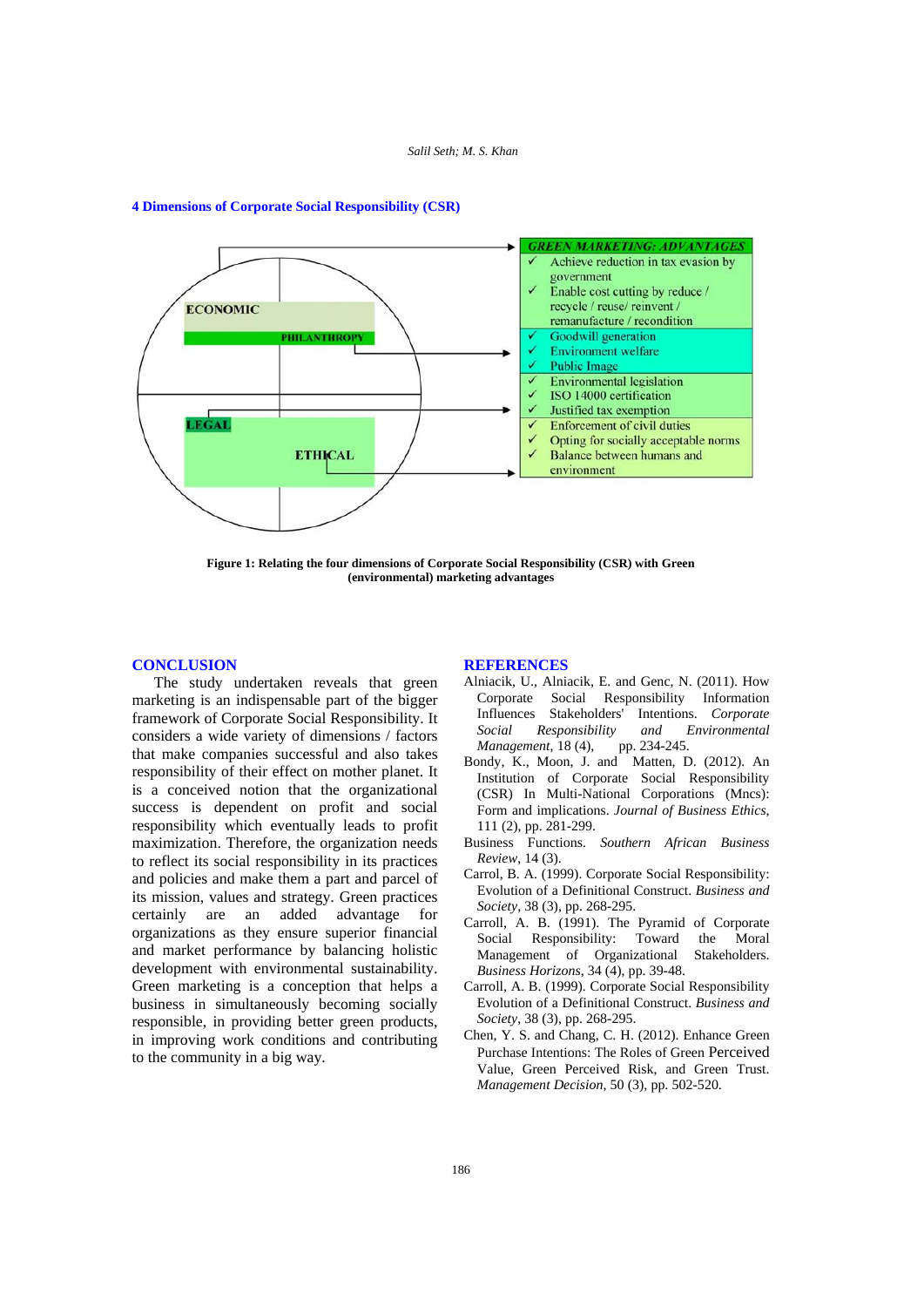- Colley, J., Doyle, J., Logan, G. and Stettinius, W. (2003). *Corporate Governance*, New York: McGraw-Hill.
- Cowper-Smith, A. and De Grosbois, D. (2011). The Adoption of Corporate Social Responsibility Practices in the Airline Industry. *Journal of Sustainable Tourism*, 19 (1), pp. 59-77.
- Dagiliene, L. (2010). The Research of Corporate Social Responsibility Disclosures in Annual Reports. *Inzinerine Ekonomika- Engineering Economics*, 21 (2), pp. 197-204.
- Detomasi, D. A. (2008). The Political Roots of Corporate Social Responsibility. *Journal of Business Ethics*, 82 (4), pp. 807-819.
- Fougère, M. and Solitander, N. (2009). Against Corporate Responsibility: Critical Reflections on Thinking, Practice, Content and Consequences. *Corporate Social Responsibility and Environmental Management*, 16 (4), pp. 217-227.
- Graci, S. and Dodds, R. (2008). Why Go Green? The Business Case for Environmental Commitment in the Canadian Hotel Industry. *Anatolia*, 19 (2), pp. 251-270.
- Ham, S. and Choi, Y. K. (2012). Effect of Cause-Related Marketing for Green Practices in the Hotel Industry. *Journal of Global Scholars of Marketing Science*, 22 (3), pp. 249-259.
- Hsieh, N. H. (2009). Corporate Social Responsibility and the Priority of Shareholders. *Journal of Business Ethics*, 88 (4), pp. 553-560.
- Ismail, M. (2009). Corporate Social Responsibility and Its Role in Community Development: An International Perspective. *The Journal of International Social Research*, 2 (9), pp. 200-209.
- Jhawar, A., Kohli, G., Li, J., Modiri, N., Mota, V., Nagy, R. and Shum, C. (2012). Eco-Certification Programs for Hotels in California: Determining Consumer Preferences for Green Hotels.
- Leonidou, L. C., Leonidou, C. N., Fotiadis, T. A. and Zeriti, A. (2013). Resources and Capabilities as Drivers of Hotel Environmental Marketing Strategy: Implications for Competitive Advantage and Performance. *Tourism Management*, 35 (April 2013), pp. 94-110.
- Mahmood, M. and Humphrey, J. (2013). Stakeholder Expectation of Corporate Social Responsibility Practices: A Study on Local and Multinational Corporations in Kazakhstan. Corporate Social Responsibility and Environmental Management, 20 (3), pp. 168-181.
- McDonagh, P. and Prothero, A. (1997). *Green Management: A Reader*, London: The Dryden Press.
- Miles, M. P. and Covin, J. G. (2000). Environmental Marketing: A Source of Reputational, Competitive, and Financial Advantage. *Journal of Business Ethics*, 23 (3), pp. 299-311.
- Mullerat, R. and Brennan, D. (2005). *Corporate Social Responsibility: The Corporate Governance of the 21st Century*, Kluwer Law International.
- Ottman, J. (1992). *Green Marketing: Responding to Environmental Consumerism*. NTC Business Books.
- Peattie, K. (1995). *Environmental Marketing Management: Meeting the Green Challenge*, London: Pitman Publishing.
- Peattie, K. and Crane, A. (2005). Green Marketing: Legend, Myth, Farce or Prophesy? *Qualitative Market Research: An International Journal*, 8 (4), pp. 357-370.
- Pérez, R. C. (2009). Effects of perceived identity Based on Corporate Social Responsibility: The Role of Consumer Identification with the Company. *Corporate Reputation Review*, 12 (2), pp. 177-191.
- Piercy, N. F. and Lane, N. (2009). Corporate Social Responsibility: Impacts on Strategic Marketing and Customer Value. *The Marketing Review*, 9 (4), pp. 335-360.
- Porter, M. E. and Van Der Linde, C. (1995). Green and Competitive: Ending the Stalemate. *Harvard Business Review*, 73 (5), pp. 120-134.
- Rahman, I., Reynolds, D. and Svaren, S. (2011). How "Green" are North American Hotels? An Exploration of Low-Cost adoption Practices. *International Journal of Hospitality Management*, 31 (3), pp. 720-727.
- Schmidheiny, S. (2006). A View of Corporate Citizenship in Latin America (Turning Point). *Journal of Corporate Citizenship*, 21 (1), pp. 21-24.
- Sheth, J. and Parvatiyar, A. (1995). Ecological Imperatives and the Role of Marketing, in Polonsky, M. and Mintu-Wimsatt, A. ed. *Environmental Marketing: Strategies, Practice, Theory and Research*, New York: The Haworth Press, pp. 3-20.
- Simmons, J. (2004). Managing in the Post-Managerialist Era: Towards Socially Responsible Corporate Governance. *Management Decision*, 42 (3/4), pp. 601-611.
- Smith, E. E. and Perks, S. (2012). A Perceptual Study of the Impact of Green Practice Implementation on the Business Function. *African Journals Online*.
- Sotorrío, L. L. and Sánchez, J. L. F. (2010). Corporate Social Reporting for Different Audiences: The Case of Multinational Corporations in Spain. *Corporate Social Responsibility and Environmental Management*, 17 (5), pp. 272-283.
- Sundaram, A. K. and Inkpen, A. C. (2004). The Corporate Objective Revisited. *Organization Science*, 15 (3), pp. 350-363.
- Tsoi, J. (2010). Stakeholders' Perceptions and Future Scenarios to Improve Corporate Social Responsibility in Hong Kong and Mainland China. *Journal of Business Ethics*, 91 (3), pp. 391-404.
- Ubius, U. and Alas, R. (2009). Organizational Culture